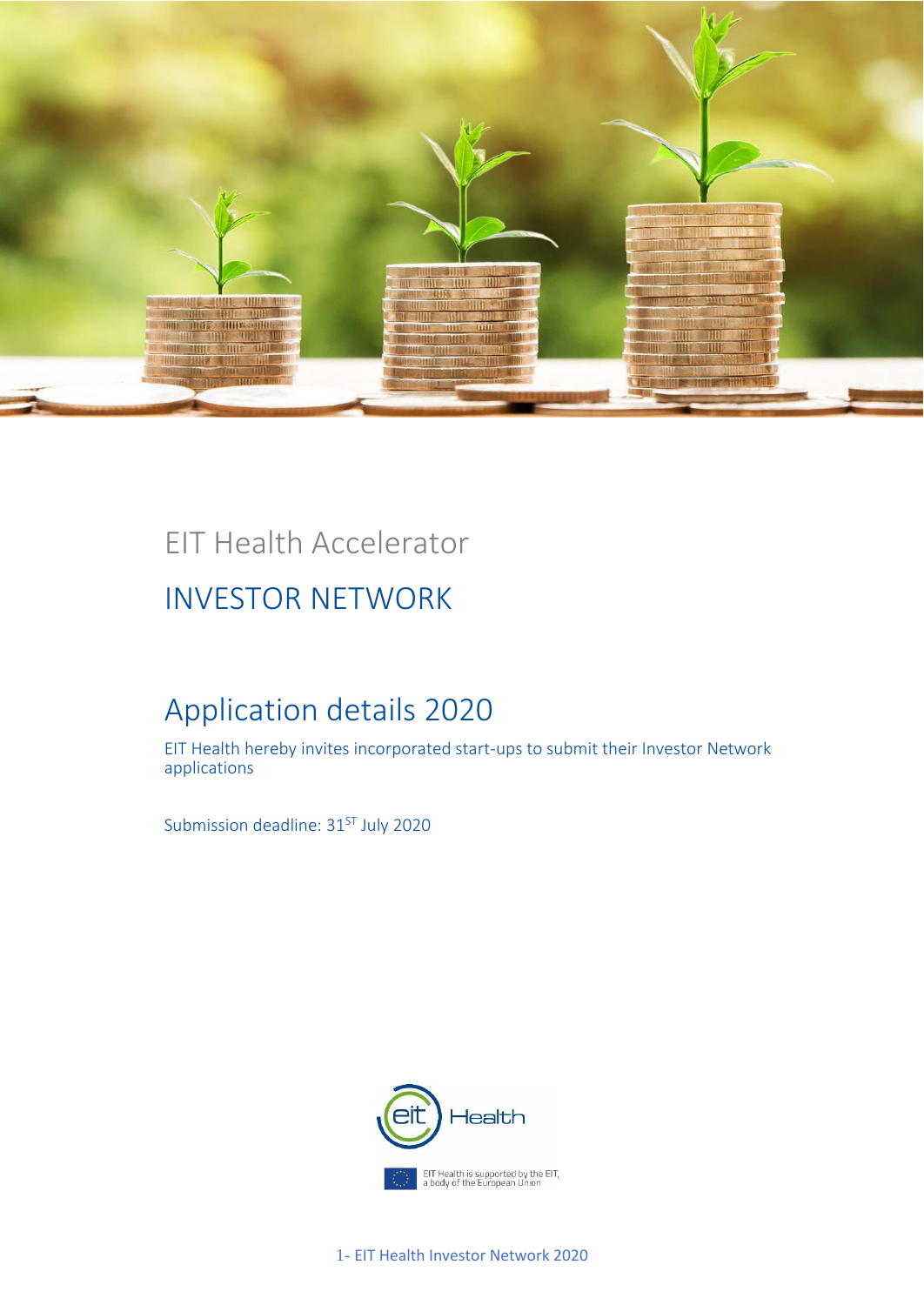



**Always remember:**

# **"You miss 100 % of the shots you don't take"**

**Wayne Gretzky**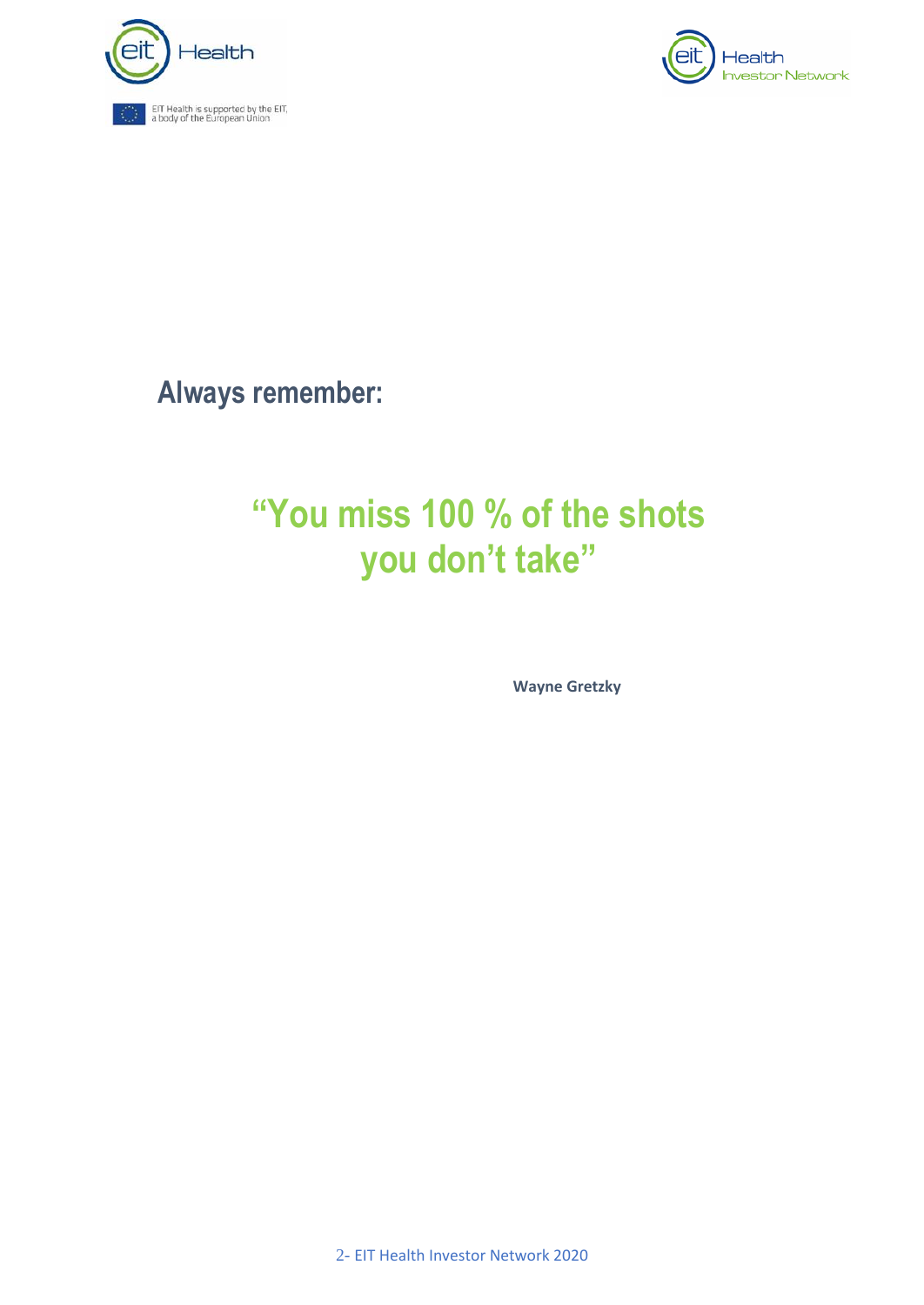



## Table of content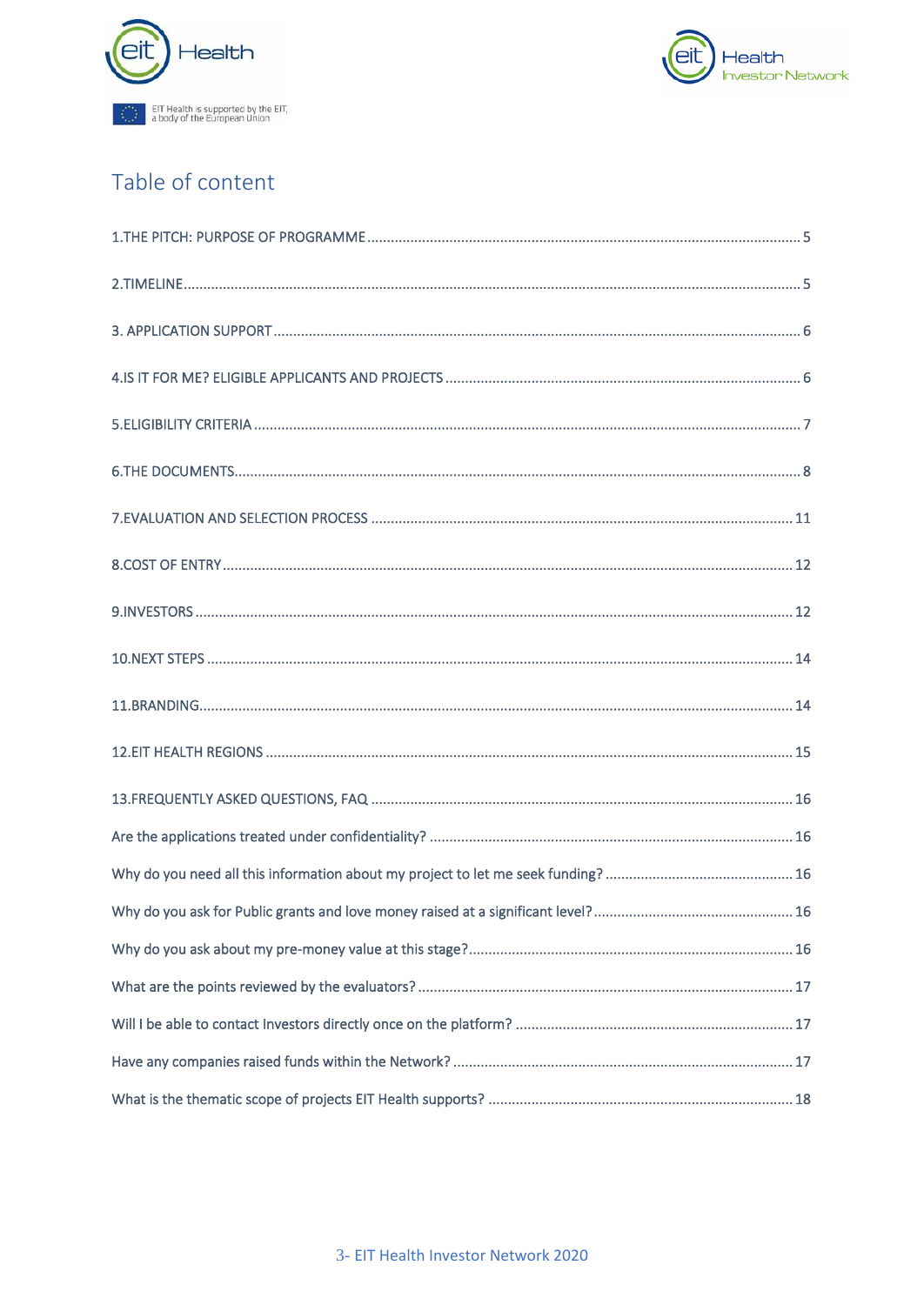



## For any information regarding the application please refer to your Regional contact:

| Country/Region          | <b>Business Creation Manager</b> | Email                             |
|-------------------------|----------------------------------|-----------------------------------|
| Germany and             | Matteo Consonni                  | matteo.consonni@eithealth.eu      |
| Switzerland             |                                  |                                   |
| France                  | Anaïs Delicourt                  | Anaïs.delicourt@eithealth.eu      |
| Belgium and The         | Nicolas Van de Kerkhof           | nicolas.vandekerkhof@eithealth.eu |
| <b>Netherlands</b>      |                                  |                                   |
| UK and Ireland          | Rosemary Gallagher               | rosemary.gallagher@eithealth.eu   |
| Scandinavia             | Christos Vaitsis                 | christos.vaitsis@eithealth.eu     |
| Spain                   | Javier Vega                      | javier. vega@eithealth.eu         |
| Innostars regions       | Ines Matias                      | ines.matias@eithealth.eu          |
| (Croatia, Hungary,      |                                  |                                   |
| Italy, Poland, Portugal |                                  |                                   |
| and Wales)              |                                  |                                   |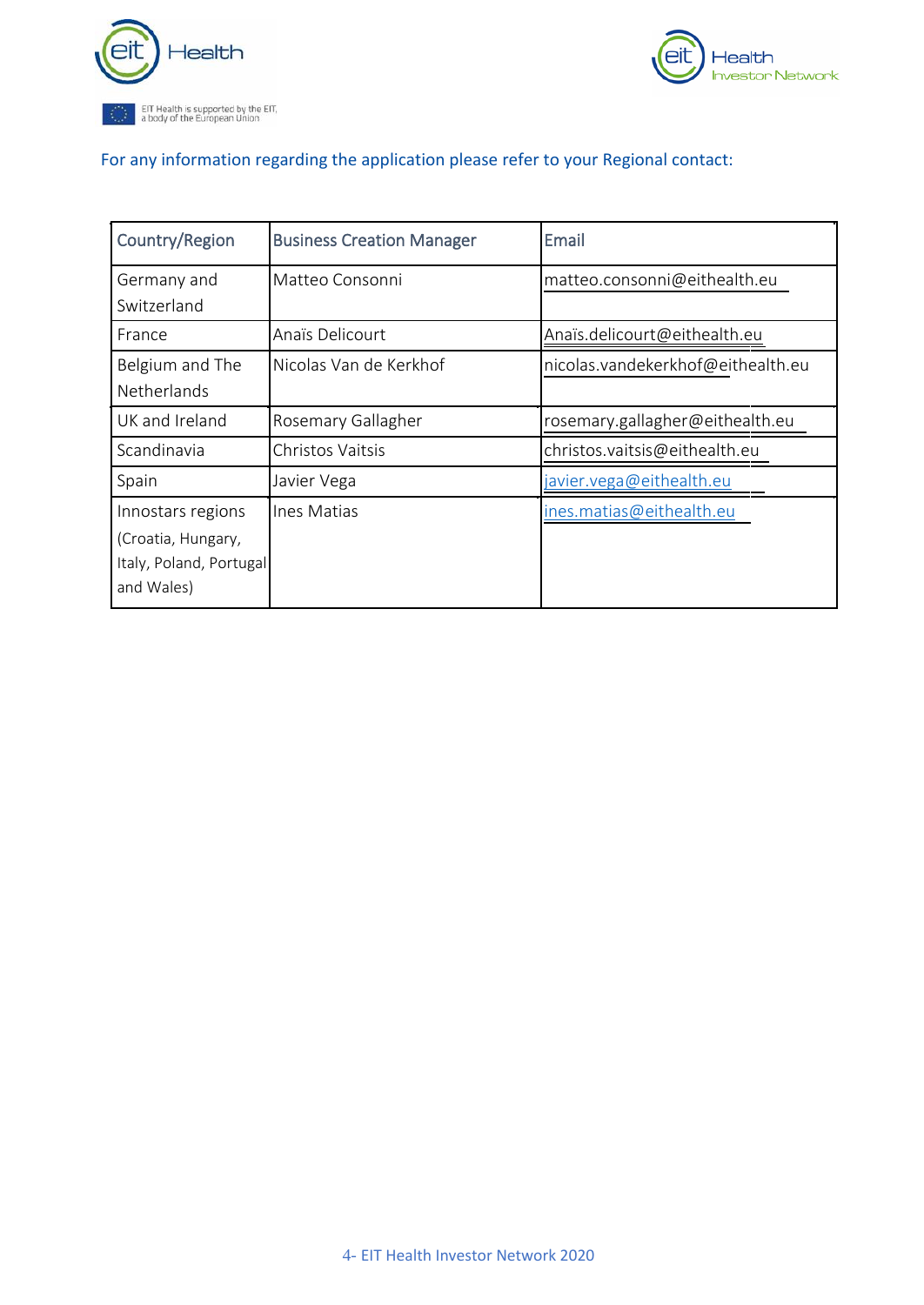



# Welcome

The EIT Health Investor Network aims to facilitate early stage fundraising of qualified healthcare companies by highlighting them to a pool of selected equity investors such as early stage VC's, Family offices, Angel Networks or Super Angels across Europe. If you have European ambition, we are here to make your crossborder funding journey easier and faster.

## <span id="page-4-0"></span>1.The Pitch: Purpose of Programme

The **Investor Network**, a programme of the EIT Health Accelerator pillar, addresses the issue of early stage fundraising across Europe to conquer health markets faster and better. It offers high potential start-ups in Biotech, Medtech and Digital health, the opportunity to be presented to a wide variety of private-equity investors such as Super Angels, Business Angel Networks, family offices, VCs or Corporate VCs, all of whom have all been invited to join after warm referrals and interviews. We currently have a pool of 50 institutional or private investors + 800 Angels across Europe.

The purpose of the **EIT Health Investor Network** is to:

- Allow start-ups to **access funding faster**
- **Foster earlier internationalization** with cross-border investors
- Leverage local funding with international co-investments

### <span id="page-4-1"></span>2.Timeline

**Application opens**: March 2020 **Submission deadline:** 31<sup>st</sup> July 2020 (Applications can be submitted continuously throughout this period) **Selection decision**: 3 weeks after submission- decision will be announced by email.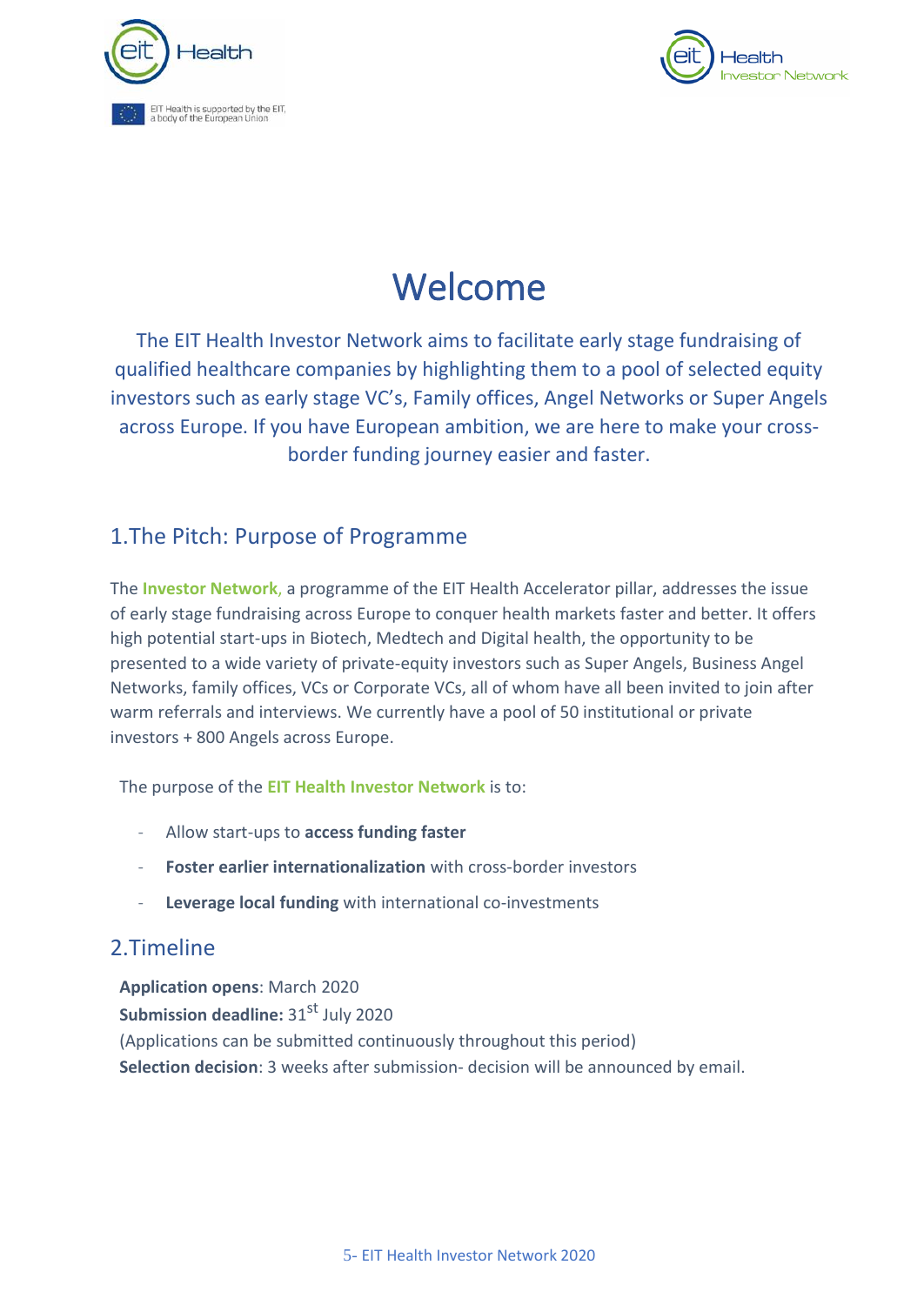



## <span id="page-5-0"></span>3. Application Support

The applicant is invited to carefully review the criteria and documents requested before applying. We request that applicants contact their regional EIT Health Business Creation Manager for guidance before applying. This will give you the opportunity to learn more about EIT H and what it has to offer. The regional contact may support the project owner in defining the appropriate actions to produce an application that fits the scope and goals of our program. You can also contact our operational team at info@angelssante.fr.

## <span id="page-5-1"></span>4.Is it for me? Eligible applicants and projects

The **EIT Health Investor Network** is suitable for innovative healthcare start-ups in Biotech, Medtech or Digital health which are based in Europe

The start-up must be incorporated/registered in Europe and looking to raise a minimum of EURO 500 K in the next months or year. The company must employ less than 50 persons and have an annual turnover or annual balance sheet total under EUR 10 million *@source EU definition of small enterprise.* The Proof of concept must be finalised or in the process of being finalised in this upcoming round .

#### **The Funding:**

If you are seeking private equity funding from €500 K to potentially €10M.

It must be noted that the **EIT Health Investor Network** is a facilitator for the access to funding but in no way, can it be held accountable in any manner for the failure of the company to raise funds within the network. We encourage you to pursue alongside our network, your fundraising to ensure faster results since as you may know, you need to pitch in front of 30 investors on average to raise a Series A *@sourceYC.*

Please note that the perception of funding is generally altered by the coverage of only the small percentage of successful fundraising.

We do remind you that only 0,05 % of companies (all sectors) raise venture Capital *@sourcefundera* but by joining the **EIT Health Investor Network**, we can try to beat the odds together.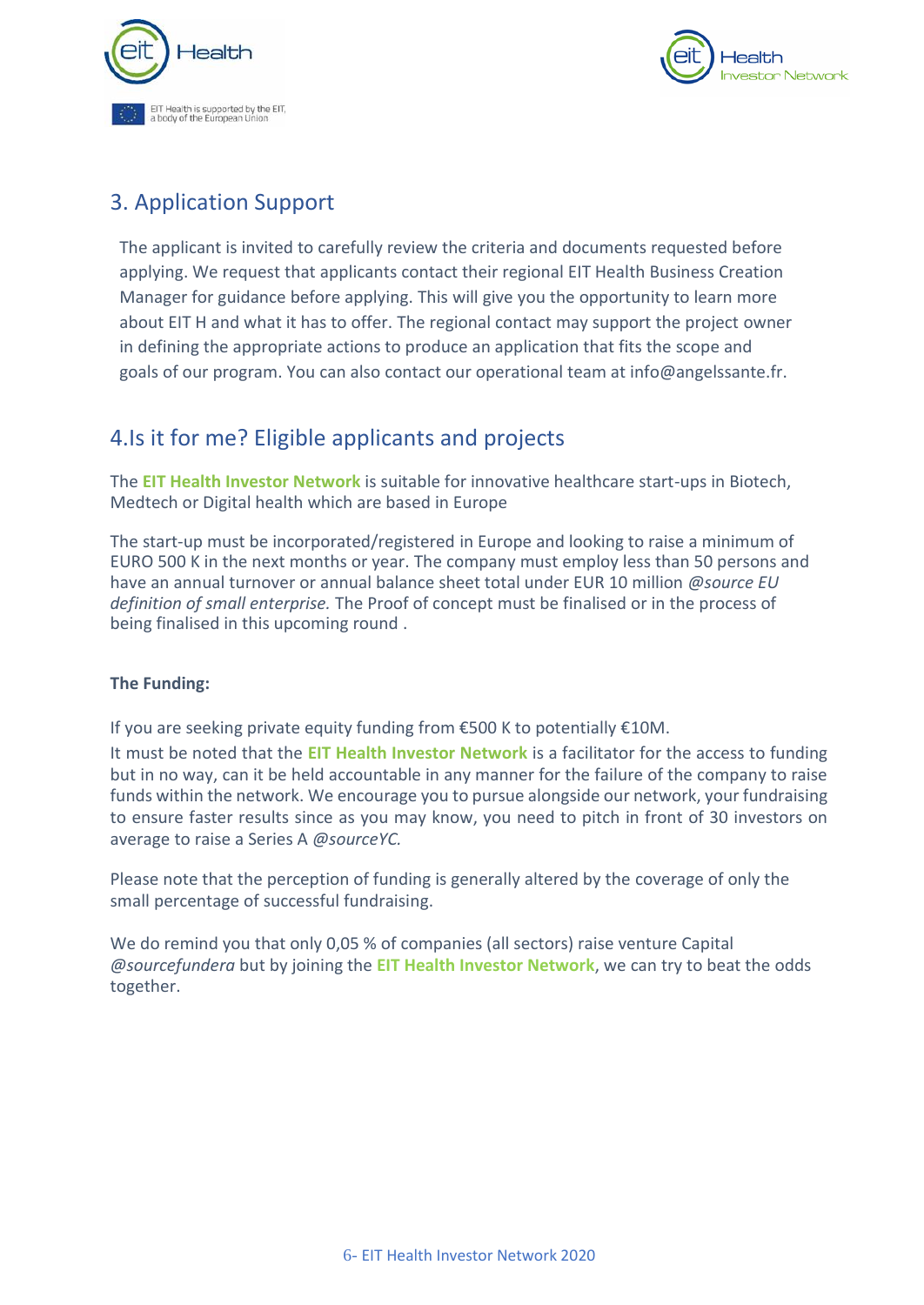



### <span id="page-6-0"></span>5.Eligibility Criteria

Proposals not meeting the eligibility criteria, as confirmed by the EIT Health evaluation committee, will be rejected.

#### The Application

- Must be in English.
- Submitted through EIT Health Optimy Registration platform. Incomplete submissions, late submissions, or submissions via any other routes (e.g. email) will not be accepted. Register your EIT Health account and apply [here](https://eithealth.optimytool.com/en/user/login/?returnUrl=eyJ0eXAiOiJKV1QiLCJhbGciOiJIUzI1NiJ9.eyJyZXR1cm5VcmwiOiJcL2VuXC9wcm9qZWN0XC9uZXdcL3ByaXZhdGVcLz9mb3JtPTE1MWY0YzIxLWU5ZDktNThjNS1hYjE4LWI3ZmZkMzA1NTIxZCZrZXk9ODhhZGNkMzVlNmU5N2MyMTFjYjUzZDYyY2EzNjQ0ODU4YTAwODQzOCIsImp3dEV4cGlyeURhdGUiOiIyMDE5LTA3LTMwIDA3OjQyOjAzIn0.WcMPJ6M8XZIn9MPfx9yODv0CIAvju2dZ0i3x1znfFMc) or go to page <https://www.eithealth.eu/-/the-investor-network-is-open-for-start-ups-looking-for-fundi-1>

#### **The Project**

#### **To join, your project should respect the following points:**

#### **WHAT YOU SEEK :**

- Equity funding  $> \epsilon$  500K
- Investors that bring their expertise into your start-up governance
	- International growth

#### **WHAT YOU HAVE ACHIEVED :**

- Technical proof of concept done (or prototype to be completed)
- Public grants and love money raised at a significant level [\(please see Q/A section\)](#page-15-5)

#### **WHAT YOU KNOW :**

- Yours is a disruptive solution to address a real need for a sizeable target with sufficient purchasing power
- Funds should go to a specific development stage or milestones with clear deliverables that will increase the start-up value for a given type of subsequent investor

#### **WHAT YOU FORESEE** :

- High growth (when you have a turnover, it should be x2/year at least)
	- Ambition of Peak sales in the coming years  $> \epsilon$  10M
		- Clear exit for investors and <7 years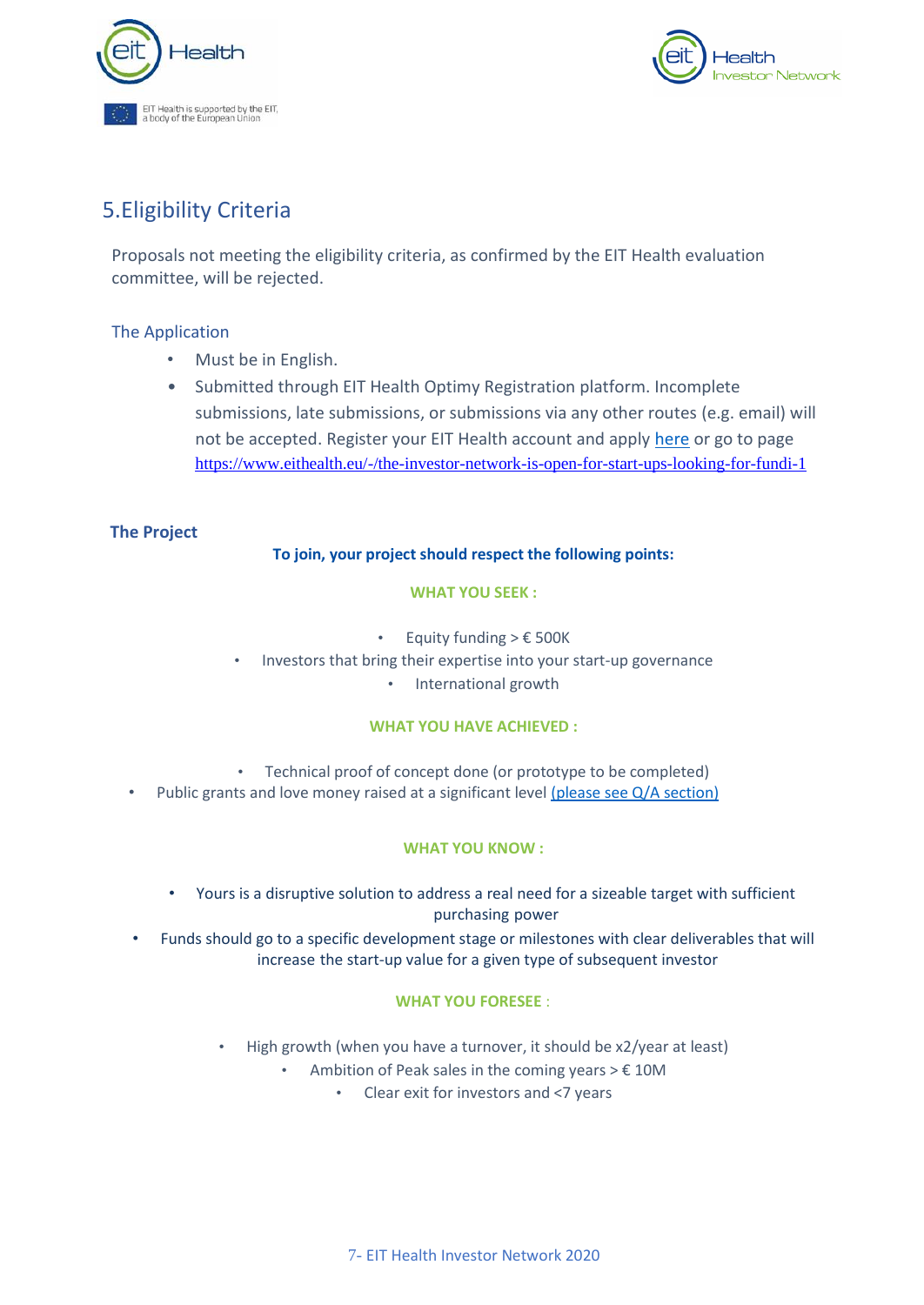



### <span id="page-7-0"></span>6.The Documents

Documents to be uploaded onto Optimy (only the relevant EIT Health and Project team members + your evaluators will have access to your answers and documents. All are bound by a non-disclosure clause).

#### • **A SLIDE DECK FOR A 10MN-PITCH**

- Project team
- Problem to solve Target market
- Solution and business model
- Competitive landscape competitive advantage sustainability
- Amount needed (equity + others)
- Startup value before funding
- Milestones, exit scenario and timing

The deck should contain bullets points, illustrations and be a clear overview of your project.

- **A FINANCIAL FORECAST**: a 3-year business plan
- **AN EXECUTIVE SUMMARY:** a 1 to 2-page summary that will communicate your value proposition and make the reader want to look at your BP.

The questions asked in your application will reflect what an investor wants to know:

#### • **Round Overview**

- Company URL
	- Founded : month/year
	- Employees: #
	- Entrepreneur : name, cell phone Email
	- Referred by: local investor, incubator?...
	- Funding Stage: Seed, Serie A, B or C?
	- Previous rounds: total amount, equity, loan, subsidies
	- Amount being raised in total:
	- Equity
	- Loan
	- **Subsidies**
	- Pre-Money Valuation : €
	- Run Rate: € (1-year sales projection based on 1st months sales)
	- Gross burn rate : monthly spendings
	- Net burn rate: (=monthly spendings-monthly revenues)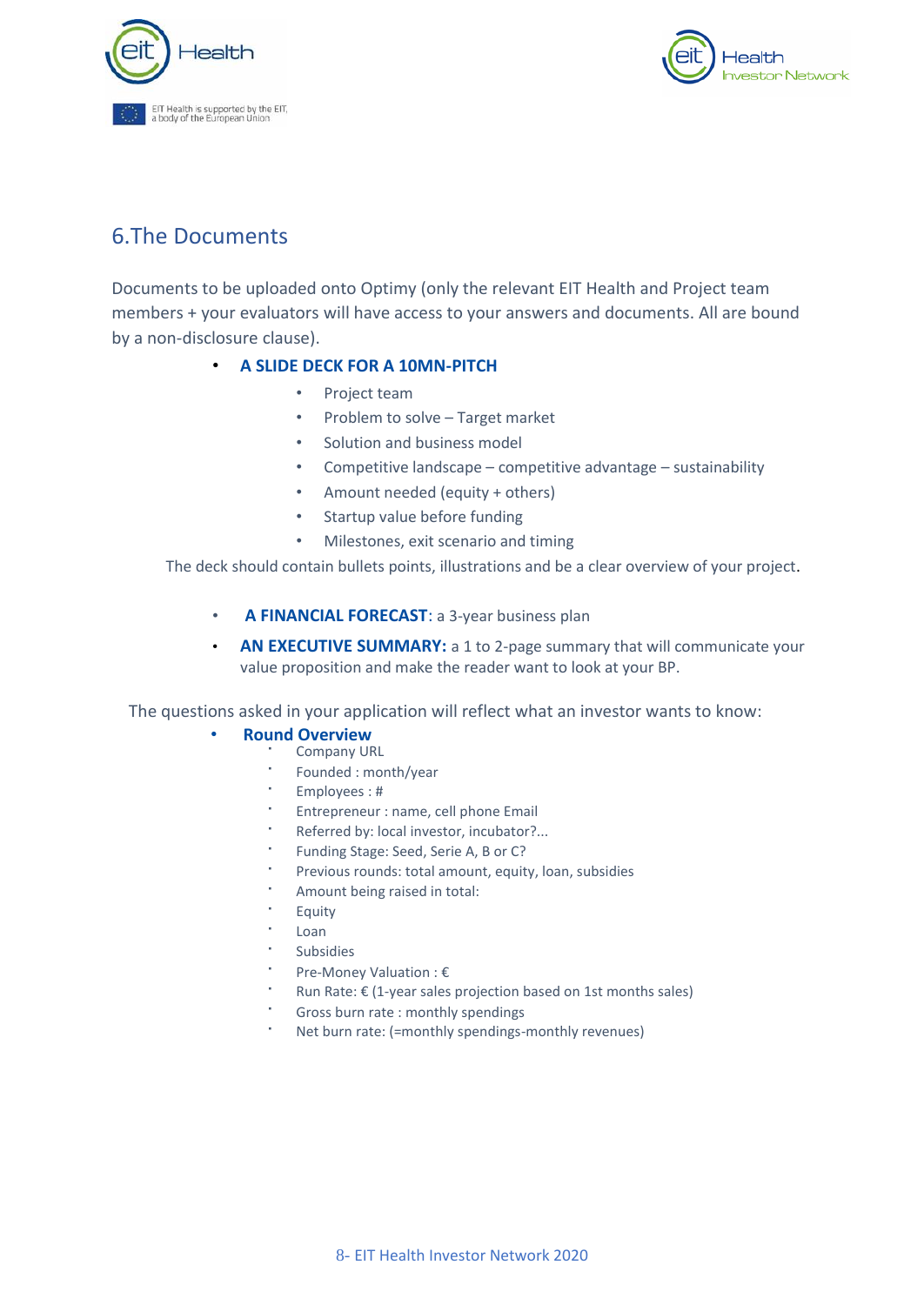



#### • Project Team

#### The founders

#### Name

Skills & relevant experience

Current role and key milestone achieved since start

The other executives

idem

The advisors

Name

What he/she brings to the project

The other shareholders

#### • Problem to Solve – Target Market

What is the problem (large, growing, painful)? Why unsolved so far? Or: What is the opportunity?

#### **Market structure and dynamics**:

Where does the startup stand within the current market space / industry ecosystem?

Description of target market: how many people are they targeting? Which profile? Why?

Total Addressable Market (TAM): specific estimate of its size (bottom up and top down)

#### • Competitive Landscape – Competitive Advantage

#### • Solution and Business Model

#### **Product/service overview :**

What does the solution look like and work?

Why is the start-up the one and only to be able to crack the problem?

How defensible is the advantage?

Value Proposition: what does the start-up propose in terms of **benefits**?

• 1 descriptive factual sentence

Perceived Value: what do the customers say?

Product roadmap: vision of the product in 6-18 months

#### **Business Model & KPIs**

Sources of revenue stream

Sales pipeline (number and size of opportunities per pipeline stage, Total pipeline value per stage, probability-adjusted pipeline value Pricing policy vs competition

Cohort study: customer/user behavior over time > > sales Distribution (Way to market)

> Distribution channels and related acquisition costs (direct sales, partnerships, content marketing, events, SEO, paid search ?....). Regulatory status Reimbursement conditions Sales funnel

9- EIT Health Investor Network 2020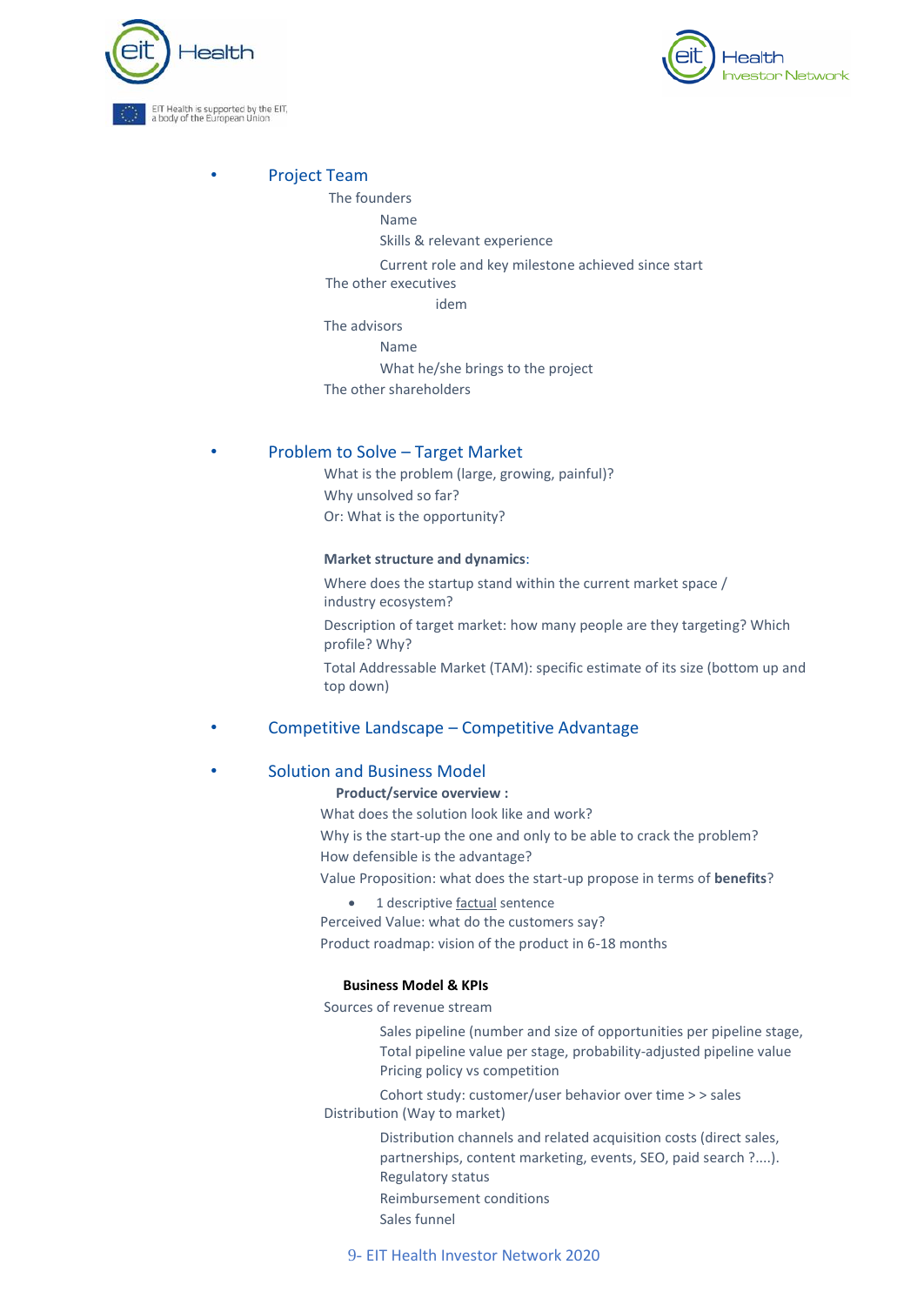



KPI: measure and demonstrate best performance by picking the right KPIs for the project (limited number of KPIs, monthly update)

- Sales, Average basket size
- Contribution margin
- Customer acquisition cost
- Customer Lifetime Value

#### • Story so far, future

Milestones achieved since start Vision at 24months max

#### • Amount needed (equity + others)

Amount needed for the next 12-24 months

- Investment split
- Cash burn
- Milestones that will be achieved (with / without the investment)
- Start-up value before funding [See Q/A](#page-15-6)
- Exit for investors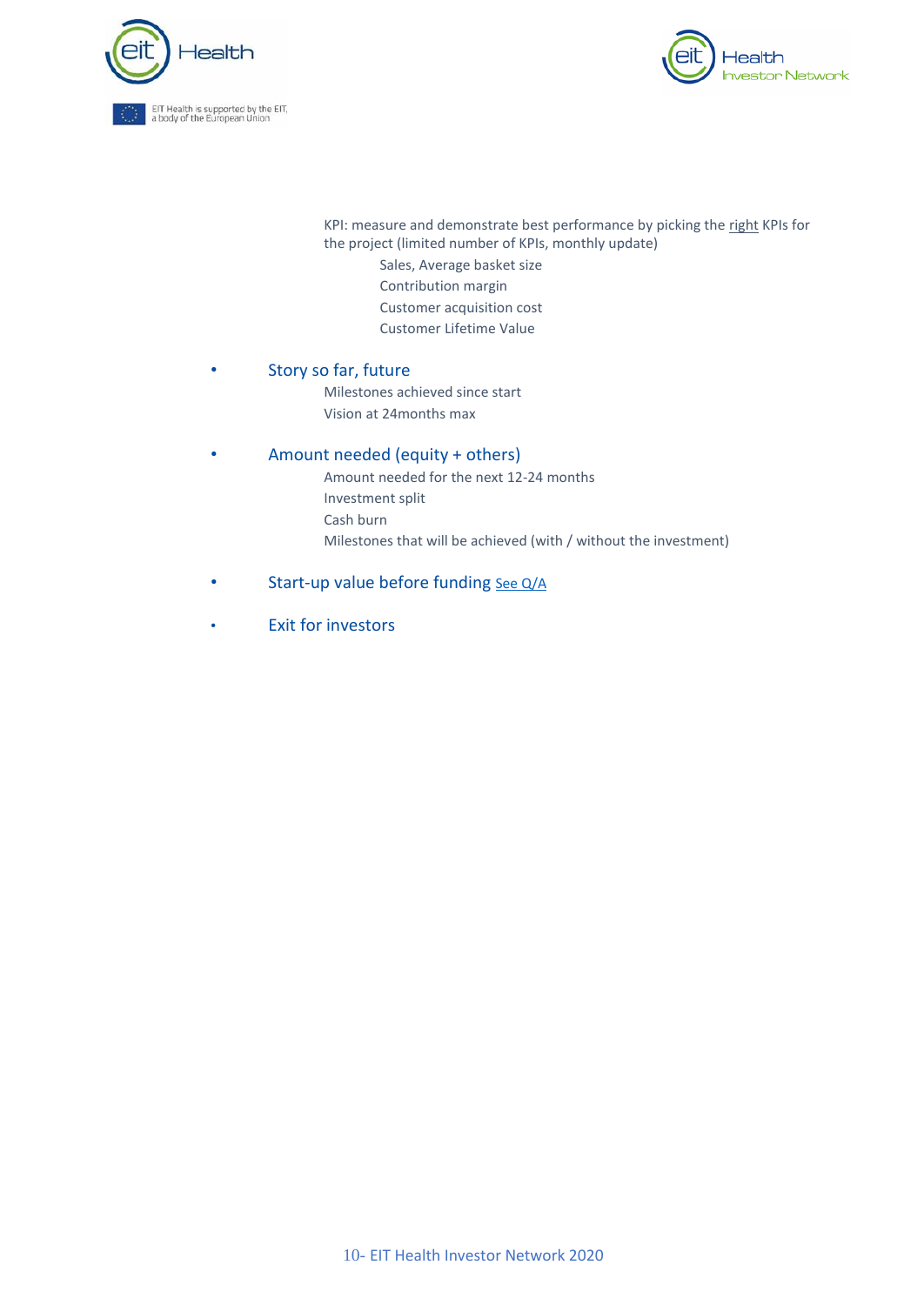



## <span id="page-10-0"></span>7.Evaluation and selection process

Once you have applied and paid the application fee (see point 8). Two international evaluators will be assigned to you. These evaluators are carefully selected for their healthcare and investment background and are specialist of each sector Biotech, Medtech or Digital Health.

They will first review your application then invite to attend a one-hour webcall to further discussions. After this initial assessment, they will coordinate together to give their final evaluation for 18 items over a maximum of 100 % [\(see details\)](#page-16-3) as well as comments regarding your strengths, weaknesses, investment attractiveness and recommendations . These feedbacks are considered very valuable by the companies.

100 % of the respondents of our satisfaction survey have rated the value of such an evaluation for their company to be **Excellent or Above Average**.

Here are testimonials from two evaluated companies:

"Efficient process with knowledgeable, relevant and credible reviewers" "Allow me to express my appreciation to all EIT Health Team and Evaluators highly"

Our Selection process is as followed:

N

#### **Evaluation Grid**

| <b>Accepted</b> | 100%         | Outstanding Business opportunity                               |
|-----------------|--------------|----------------------------------------------------------------|
|                 | 90-99%       | Excellent                                                      |
|                 | $80 - 89%$   | Good- sound plan but a few areas that need to be refined       |
|                 | 70-79%       | Above Average                                                  |
|                 |              | this project has some good areas but needs reevaluation)       |
| ot approved     | 60-69%       | Average                                                        |
|                 |              | some areas covered in details yet other areas show weakenesses |
|                 | 50-60%       | <b>Below</b> average                                           |
|                 | below 50 $%$ | <b>Poor</b>                                                    |

- For those accepted with an entry score > 80 %, you are investor ready!
- For those accepted with an entry score ranging from 70 to 79 %, recommendations will be given in the onepage report. We ask the company to follow these recommendations before their entry onto the platform.
- For those not approved with an entry score ranging from 60 to 69 %, we will be happy to review the project free of charge in 6 months' time and improvements.
- For those not approved with an entry score < 59 %, the company has been assessed as not sufficiently mature to enter our programme but please do not hesitate to reapply after a year and ask us for a 10 % discount voucher.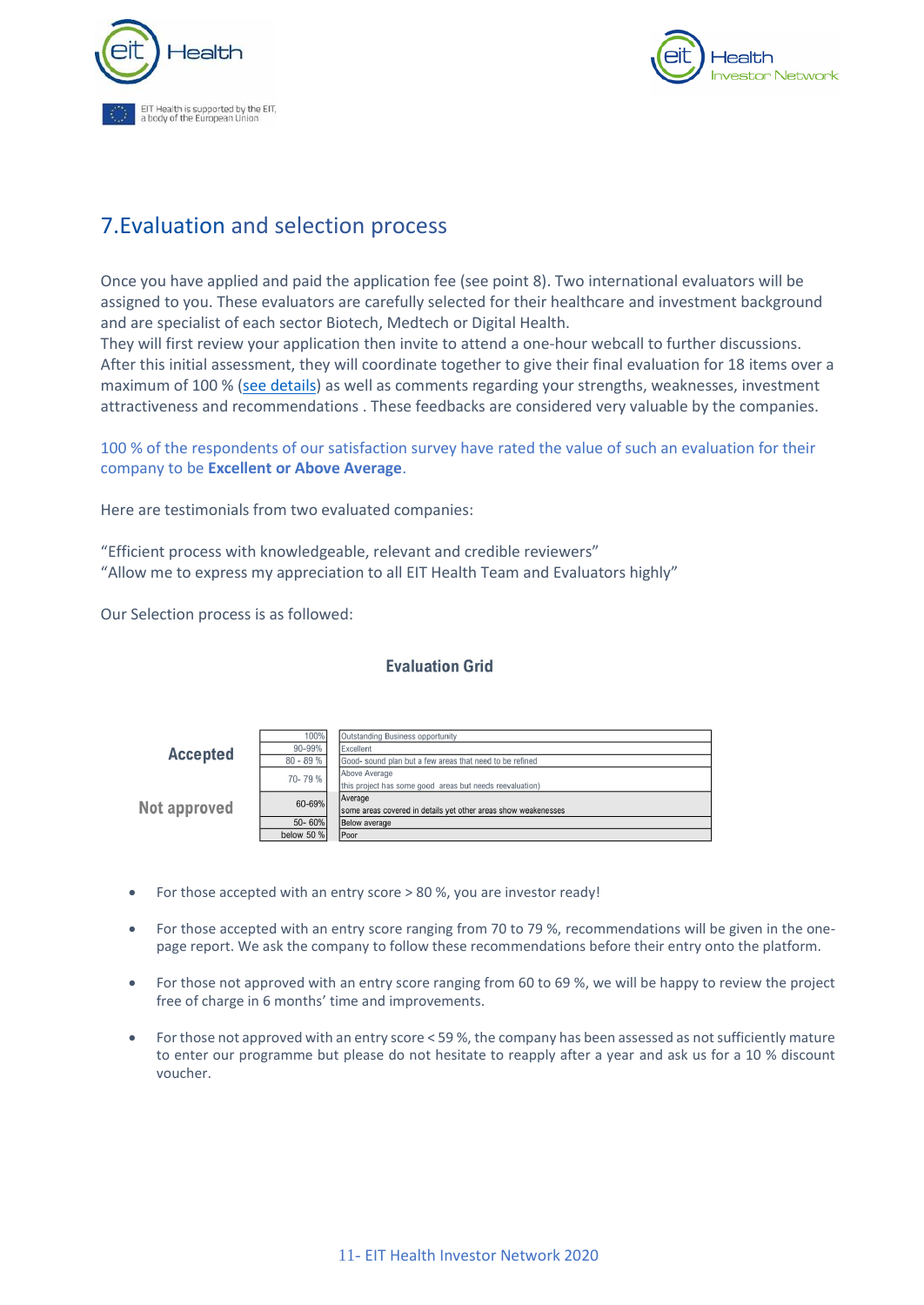



## <span id="page-11-0"></span>8.Cost of entry

#### Cost of Entry:

The Submission of your application is 1000  $\epsilon$  VAT included. It is payable through this link [https://www.weezevent.com/start-up-application.](https://www.weezevent.com/start-up-application) You can request an invoice directly from the site.

#### **This fee covers for all:**

- a detailed review and assessment of your project by our evaluation team
- a one-hour web call with two healthcare investors, expert in either Biotech, Medtech, Digital Health carefully selected by our team throughout Europe.
- a one-page report filled with your evaluation grade, your strengths, recommendations and an oral feedback post result
- Administrative follow-up of each application

#### **In case of acceptance :**

- A full one-year entry into the Investor Network
- Feature in at least one newsletter and one deal letter sent to all our investors
- Personalised push by our team towards selected investors.
- Invitation to pitch at various events in Europe or by webpitch
- Access to the EIT Health Network, its partners and programs of mentoring
- A tool kit of documents to help you with your fundraising
- A pan-European Press release and communication campaign in case of successful Fund raising.

**In case of non-acceptance**: For results above 60 % the possibility to reapply after 6 months for free.

### <span id="page-11-1"></span>9.Investors

The Investors, members of the Investor Network have joined after being interviewed by a member of the Investor Coordination team. They often join on a referral basis and their track-record is well known.

These European-based investors are either:

- Supra business Angels (minimum ticket €100 K)
- Representative of a Business Angel Network
- Representative of a Family Office
- Representative of a Venture Capital Firm
- Representative of a Corporate Venture fund
- Representative of a Public Investing Institution

Please find below the logos of some of our investors, though new ones join us every month and a few wish to remain anonymous. Also note that family offices and Super Angels are not mentioned here. Once on the platform, you will be able to view the investors that mark an interest in your company. You will be able to accept or refuse these investors and only give access to your confidential data room to those of your choosing.

All members are interviewed and have signed a Code of Conduct that includes a legally binding Confidentiality Clause. This code of conduct can be requested for review to [operations@angelssante.fr](mailto:operations@angelssante.fr) .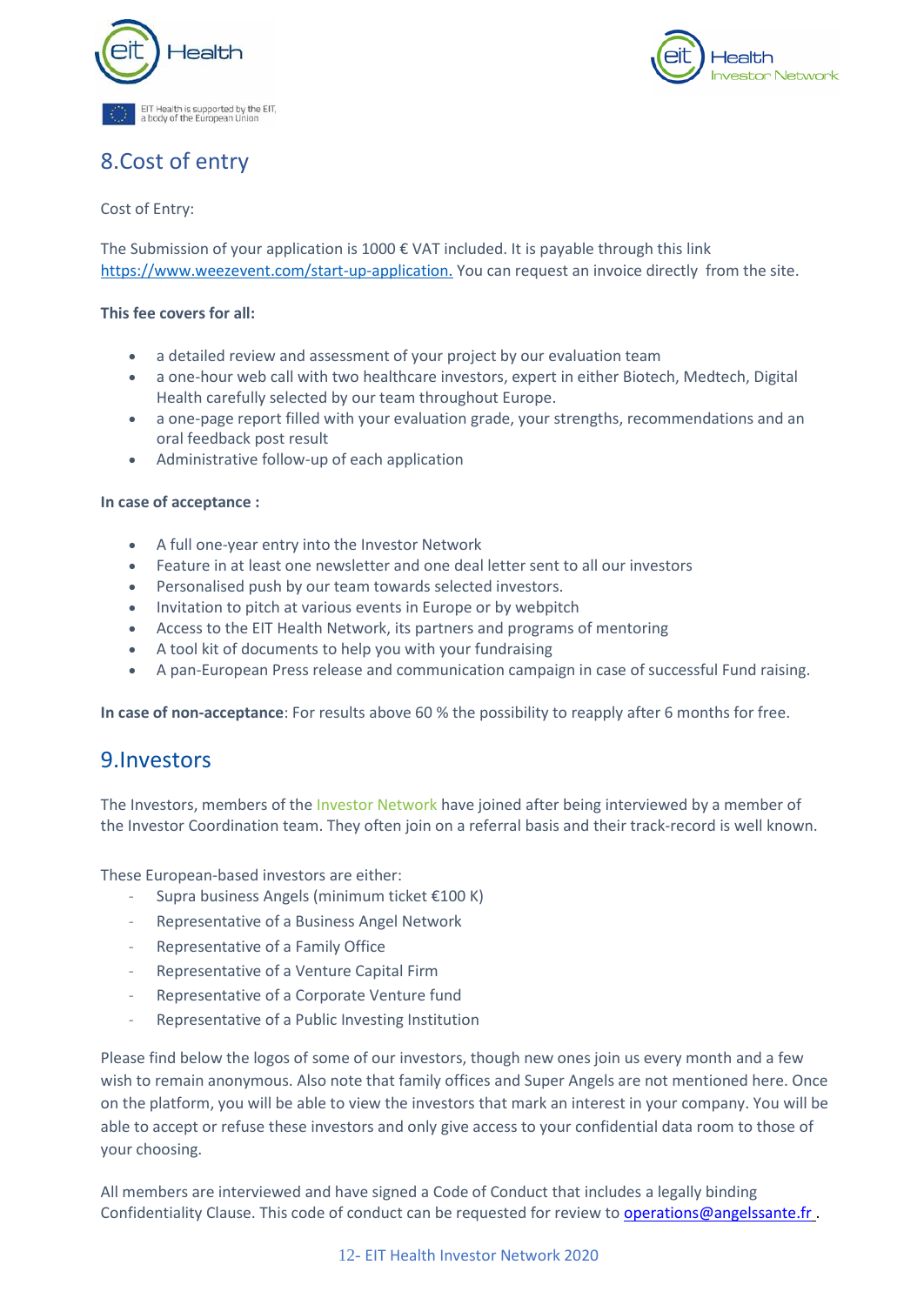



## **some of our institutional investors:**

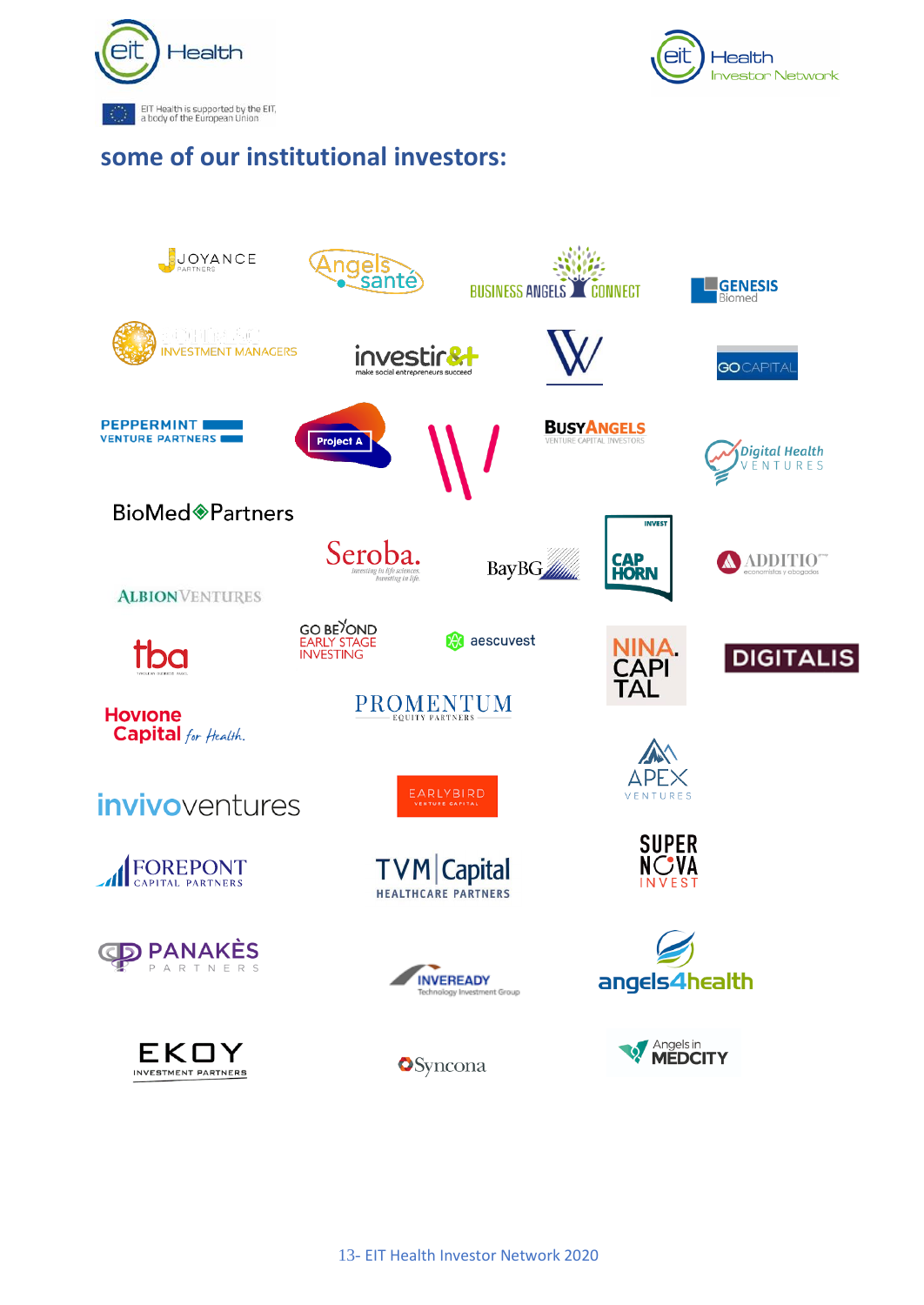



### <span id="page-13-0"></span>10.Next steps

Once your application has been accepted

You will receive a welcoming note + a Memorandum of understanding (MoU) to sign + a tool box.

The MoU is a 3-page document that details the obligations and understanding between parties upon the entry into the network and will specify that you have paid the 1000 euros application fee. It will be sent to you by Docusign for an easier e-signature. The MoU can be viewed upon request at [operations@angelssante.fr.](mailto:operations@angelssante.fr)

The Toolbox will include documents to help you with your fundraising such as: a checklist of documents for the Due Diligence, templates of Term sheets for Seed and Series A fundraising etc…

You will be given access to the dealflow management platform where you will upload the required information (very similar to the application)

- Investors will be notified of your arrival and will review your profile.

Please note that investors cannot be contacted directly by you but that introductions can be made by our team.

We highlight your projects via various methods: deal letters, specific individual pushes, newsletters, webpitch recordings.

### <span id="page-13-1"></span>11.Branding

As beneficiaries of EIT Health, all start-ups/scale ups/SMEs participating in EIT Health Accelerator programmes in 2020 are required to display EIT Health/EU co-branding on their websites. This applies to the Investor Network.

As such, if you have been supported actively by the EIT Health Investor Network ie invited to pitch during an international event (read more about our [2019 Pitch Competition,](https://eithealth.eu/news-article/treatment-for-eye-disorder-is-winner-as-eit-health-summit-hosts-investor-networks-pitch-contest/) participate in one of our training sessions or if you have closed a round with the help of our network) the branding rule applies to you.

The co-branding always includes the following 3 elements:

- 1) The 'Accelerated by' EIT Health logo
- 2) The EU emblem

3) The sentence 'EIT Health is supported by EIT, a body of the European Union'.

You can download this logo combination as well other versions you may need [here.](https://fileshare.eithealth.eu/ui/core/index.html?mode=public#expl-tabl./SHARED/laura.suhlrie/YF0QtiLxo1ZZFQlc) The co-branding should be placed in a visible location i.e. the header or footer of your website or on your partnership/investor page.

By using the EIT Health/EU co-branding on your website, you highlight your participation in the EIT Health network while also contributing to the visibility and growth of the European innovation community.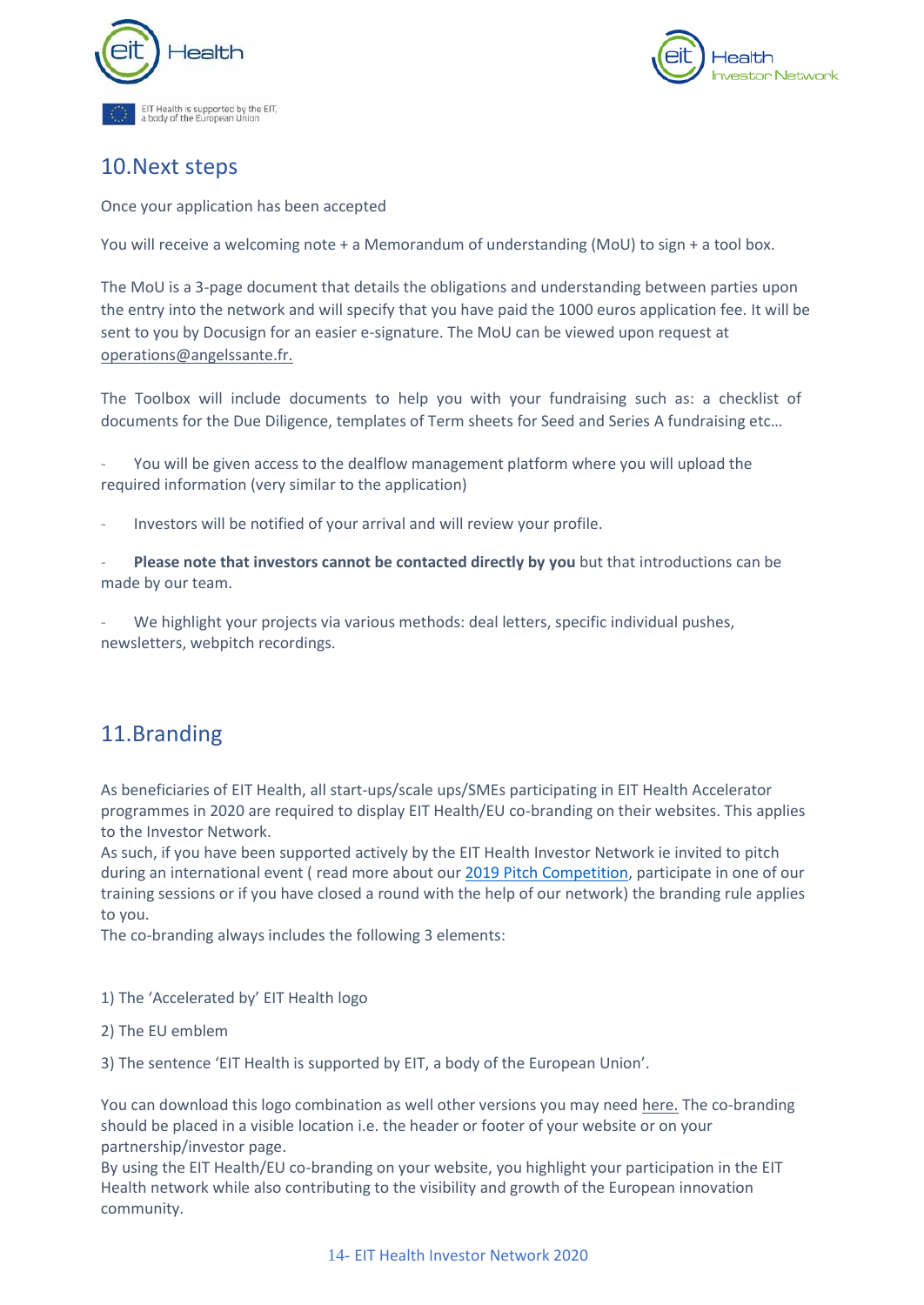



## <span id="page-14-0"></span>12.EIT Health Regions

Applications may only be submitted to the region the applicant self-Identifies with. EIT Health has seven regional offices that represent European states. The seven offices represent:

- Germany and Switzerland
- **France**
- Belgium and The Netherlands
- UK and Ireland
- **Scandinavia**
- **Spain**
- Innostars Regions: (The project must be hosted by micro or small enterprises that are already incorporated/registered before the granting is initiated).

The InnoStars office also addresses the countries of the Regional Innovation Scheme, which currently include Czech Republic, Greece, Lithuania, Latvia, Slovakia, Malta, Bulgaria, Cyprus and Romania.

- Applicants from Austria are encouraged to contact the Germany/Switzerland node.
- Applicants from Israel are encouraged to contact the Belgium/Netherlands node.
- Applicants from Norway, Finland are encouraged to contact the Scandinavian node.
- Applicants from other EU Countries not listed, are encouraged to contact the Innostars node.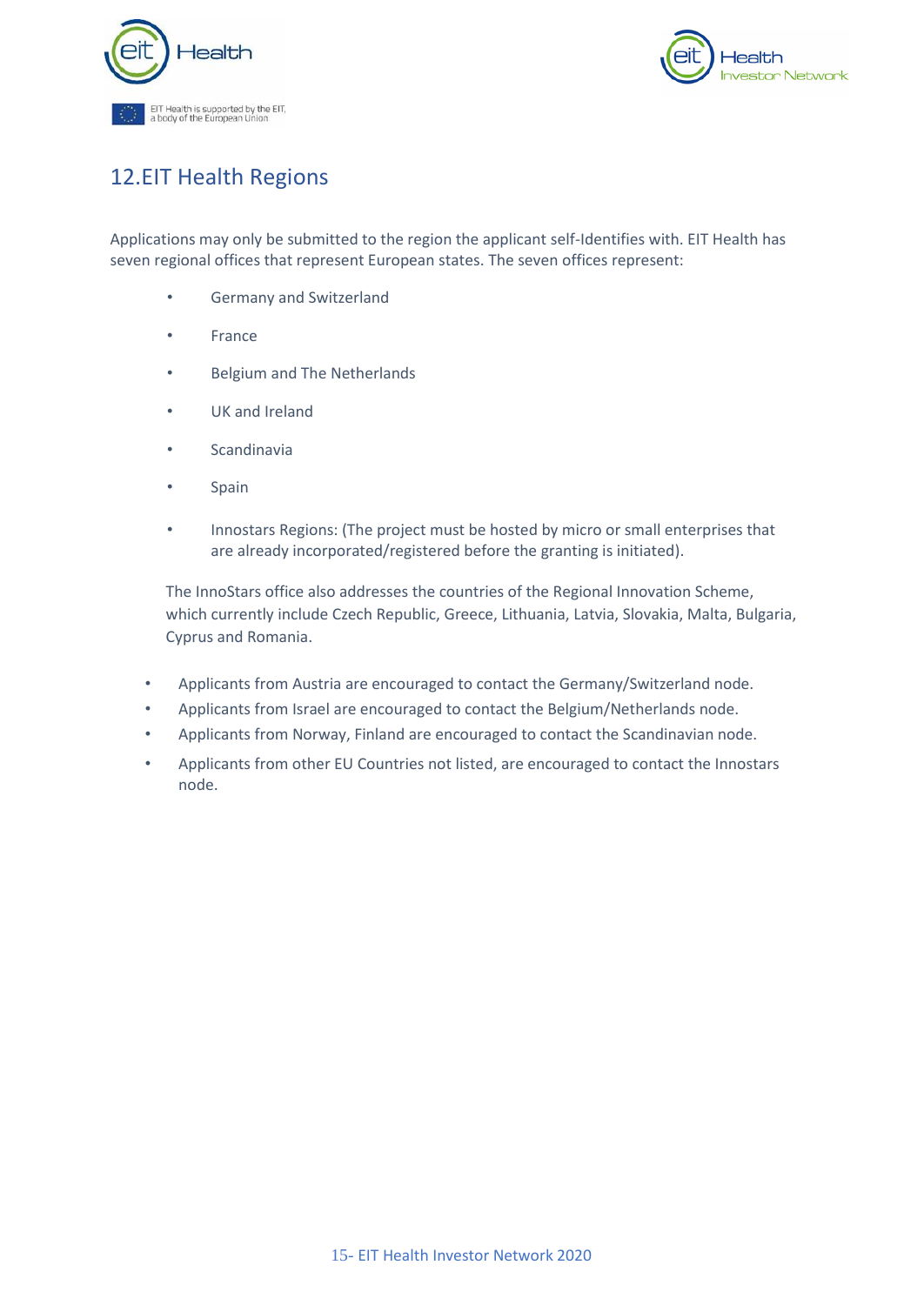



## <span id="page-15-0"></span>13.Frequently Asked Questions, FAQ

#### <span id="page-15-1"></span>Are the applications treated under confidentiality?

Applications submitted to the **EIT Health Investor Network** Programme are handled under confidentiality. Everybody that comes in contact with the applications during the review process is bound by confidentiality agreements. Each investor who gains access to the Dealflow management platform called Proseeder will have signed the Investor Network Code of Conduct.

#### <span id="page-15-2"></span>Why do you need all this information about my project to let me seek funding?

The reason is two-fold: one is because we need to evaluate ourselves the maturity level of your project and ensure that it meets our various criteria. We 've made extensive efforts to find motivated investors that may make a difference in your fundraising process and we must be diligent as to the quality of the projects we present.

#### <span id="page-15-5"></span><span id="page-15-3"></span>Why do you ask for Public grants and love money raised at a significant level?

To avoid diluting too early, you should have at least raised money through grants, loans or love money prior to seeking further funds. If you have not done so yet, please review all your local fundraising options. We will be happy to review your project at a later stage.

#### <span id="page-15-6"></span><span id="page-15-4"></span>Why do you ask about my pre-money value at this stage?

It is an element of great value to investors. If you value your company at too high a level, then investors will cast you aside quickly as their return on investment will depend on it. If you have an unspecified valuation, investors might ask you for special warranties. Whatever your value, negotiations will follow.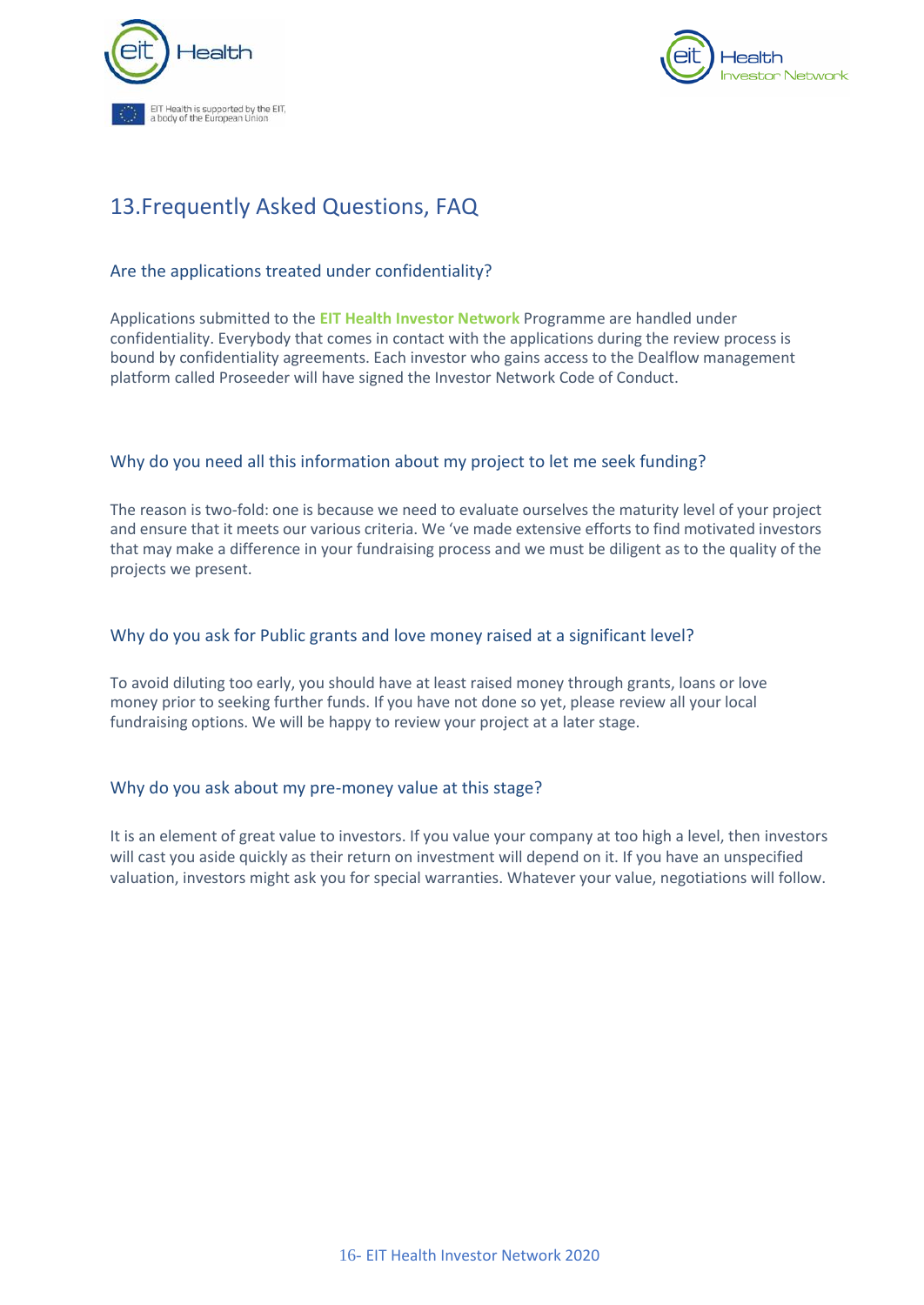

<span id="page-16-3"></span>

#### <span id="page-16-0"></span>What are the points reviewed by the evaluators?

| PROJECT (/30)                                                                                                                                                                                                                              | $\overline{21}$                                                   |
|--------------------------------------------------------------------------------------------------------------------------------------------------------------------------------------------------------------------------------------------|-------------------------------------------------------------------|
| Value / interest of product or service (/5)<br>It is a disruptive solution or innovative at least (5)<br>Development strategy (/5)<br>Business model (/5)<br>IP and entry barrier (/5)<br>Growth rate & long term peak sales ambition (/5) | 5<br>$\overline{4}$<br>3<br>3<br>$\overline{4}$<br>$\overline{2}$ |
| <b>MARKET (15)</b>                                                                                                                                                                                                                         | 12                                                                |
| There is a clear market need (/5)<br>Market opportunity (/5)<br>Positionning versus competition (/5)                                                                                                                                       | 5<br>3<br>$\overline{4}$                                          |
| <b>MANAGEMENT (/23)</b>                                                                                                                                                                                                                    | 17                                                                |
| Management capability (potential, expertise) (/10)<br>Quality of advisors board (/5)<br>Ready to have investors in its governance (/5)<br>Slide deck and presentation quality (/3)                                                         | $\overline{7}$<br>5<br>$\overline{4}$<br>$\overline{1}$           |
| <b>FUNDING (/20)</b>                                                                                                                                                                                                                       | 15                                                                |
| Sufficient level of grants & love money raised (/5)<br>Funds to specific & clear deliverables (/5)<br>Pre-money valuation (/5)<br>Investment potential / clear exit scheme (/5)                                                            | 3<br>5<br>3<br>$\overline{4}$                                     |
| <b>OVERALL IMPRESSION (/12)</b>                                                                                                                                                                                                            | 7                                                                 |
| Venture credible and sound                                                                                                                                                                                                                 | $\overline{7}$                                                    |

#### <span id="page-16-1"></span>Will I be able to contact Investors directly once on the platform?

Investors receive a great number of projects through various channels and they do not wish to be contacted directly. They will be however notified once you come in, then you will appear in one of our deal letters and your webpitch will be pushed toward the identified investors. You also have the opportunity to request a recording of your pitch to be dispatched to all investors as well as to book space in one of our newsletters to allow you to share your most recent news. Please note the 98 % of our start-ups visible on the platform have been, at least, been viewed by one or more investors. We also organised regular investor lounges across Europe and you may be invited to attend and pitch. **See an example her[e:](file:///C:/Users/carol/Dropbox%20(ANGELS%20SANTE)/Investor%20Network%20bcm/old%20documents/%20https/youtu.be/T0YDIO25L0Y)** <https://youtu.be/T0YDlO25L0Y>

#### <span id="page-16-2"></span>Have any companies raised funds within the Network?

Absolutely! During our first year we have had many due diligences, two official closings + another currently closing.

Here are a few Press releases

#### [Teiacare raises 1.1](TeiaCare%20raises%20€1.1M%20in%20funding%20for%20monitoring%20technology%20with%20the%20help%20of%20the%20EIT%20Health%20Investor%20Network) M€

#### [Wefight raises 1.8 M€](https://eithealth.eu/news-article/eit-health-investor-network-helps-french-start-up-raise-e1-8m-to-combat-loneliness-in-chronic-disease/)

Please note that the perception of funding is generally altered by the coverage of only the small percentage of successful fundraising.

We do remind you that only 0,05 % of companies (all sectors) raise venture Capital. *@source fundera* so by joining us, we can beat the odds together !